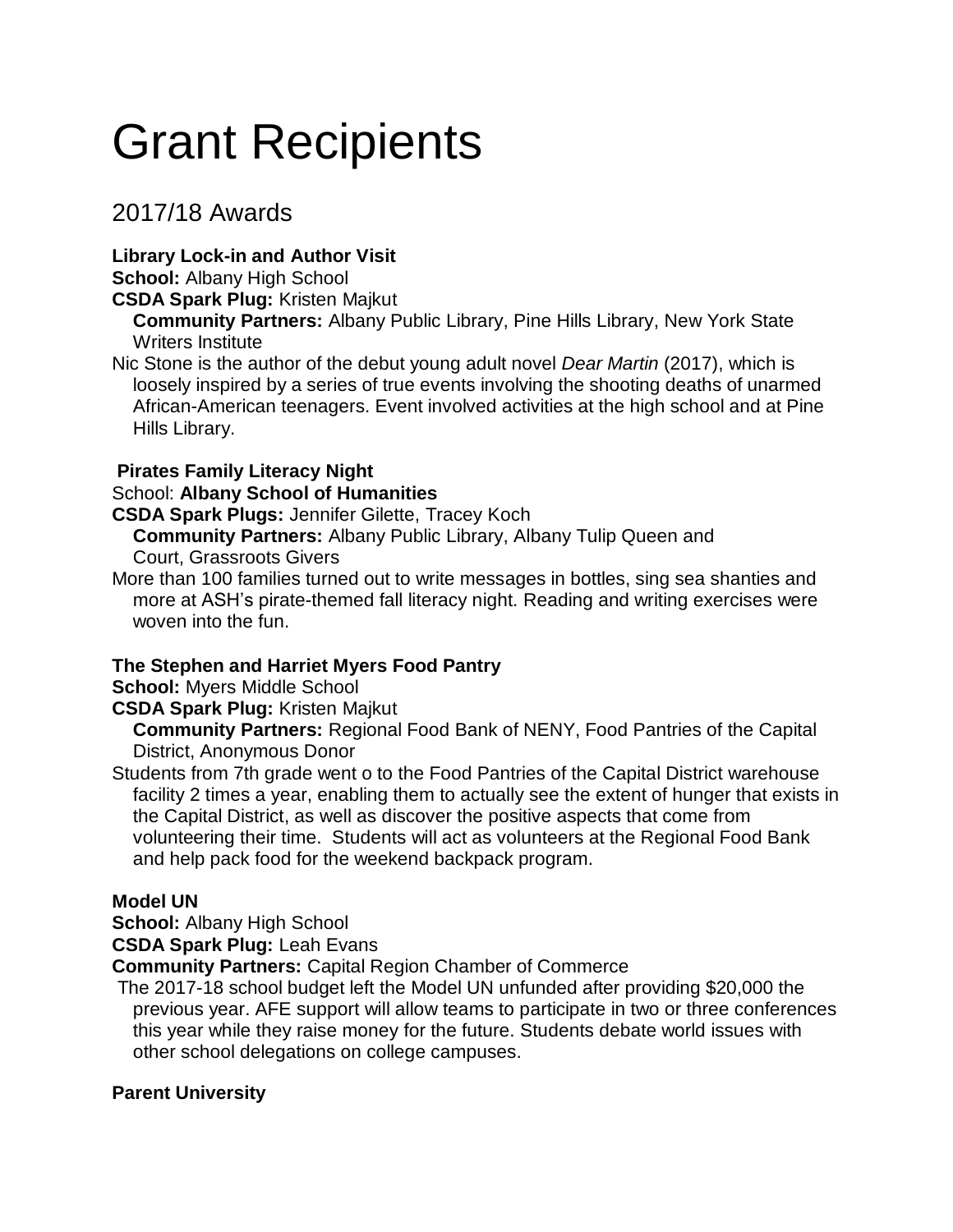- **Schools:** O'Neal Middle School Excellence, Myers Middle School, Hackett Middle **School**
- **CSDA Spark Plug:** Cathy Edmondson

**Community Partner: The** Touhey Family Foundation

25 parents or guardians along with 25 students and 5 staff members have an intensive educational weekend retreat at YMCA Camp Chingachgook in Kattskill Bay, Lake George. During the middle school years parental involvement in their child's education decreases dramatically. The Parent University stoves to reconnect these families with the educational community.

#### **Author & Illustrator Day**

**School: Giffen Memorial Elementary** 

**CSDA Spark Plugs:** Shannan Smith and Jasmine Brown

**Community Partner:** First Presbyterian Church, Albany

Author & Illustrator Day is an annual event since 2013 but has always been on a Saturday with about 100 students attending. This year it is being moved to a Friday so all 600 Giffen students can participate. James Ransome, Liz Zunon, R+Eric Velasquez and Ann Burg will visit. Every student will get a free book.

#### **STEAM Night - SPACE**

**School:** Albany School of Humanities

**CSDA Spark Plugs:** Cynthia Houser, Jerry Carafello

**Community Partners:** RPI, Dudley Observatory, Albany County Sheriff, NASA, Johns Hopkins, Apple,LEGO,Strafford AFB,NY Society of Women Engineers Inspires and makes students aware of careers connected to space.

#### **Opera to Go 2018: The Ugly Duckling**

**School: Giffen Memorial Elementary** 

**CSDA Spark Plugs:** Betsey Domenico and Amanda Boyd

**Community Partners:** Second Avenue Neighborhood Association, South End Neighborhood Association

Opera Saratoga provides 600 students with an opera experience with a pertinent lesson. A question and answer session followed.

#### **Ballet in the Classroom**

**School:** Philip Schuyler Achievement Academy

**CSDA Spark Plugs:** Michael Poindexter, Tanya Venable **Community Partner:** Tsehaya & Co.

Students meet twice weekly for pre-professional ballet training with dance apparel incentives, journals and text books. Students will learn how academic knowledge and skills may be applied through dance. This is a district pilot.

#### **Aeronautics and Astronomy Project**

**School:** Montessori Magnet School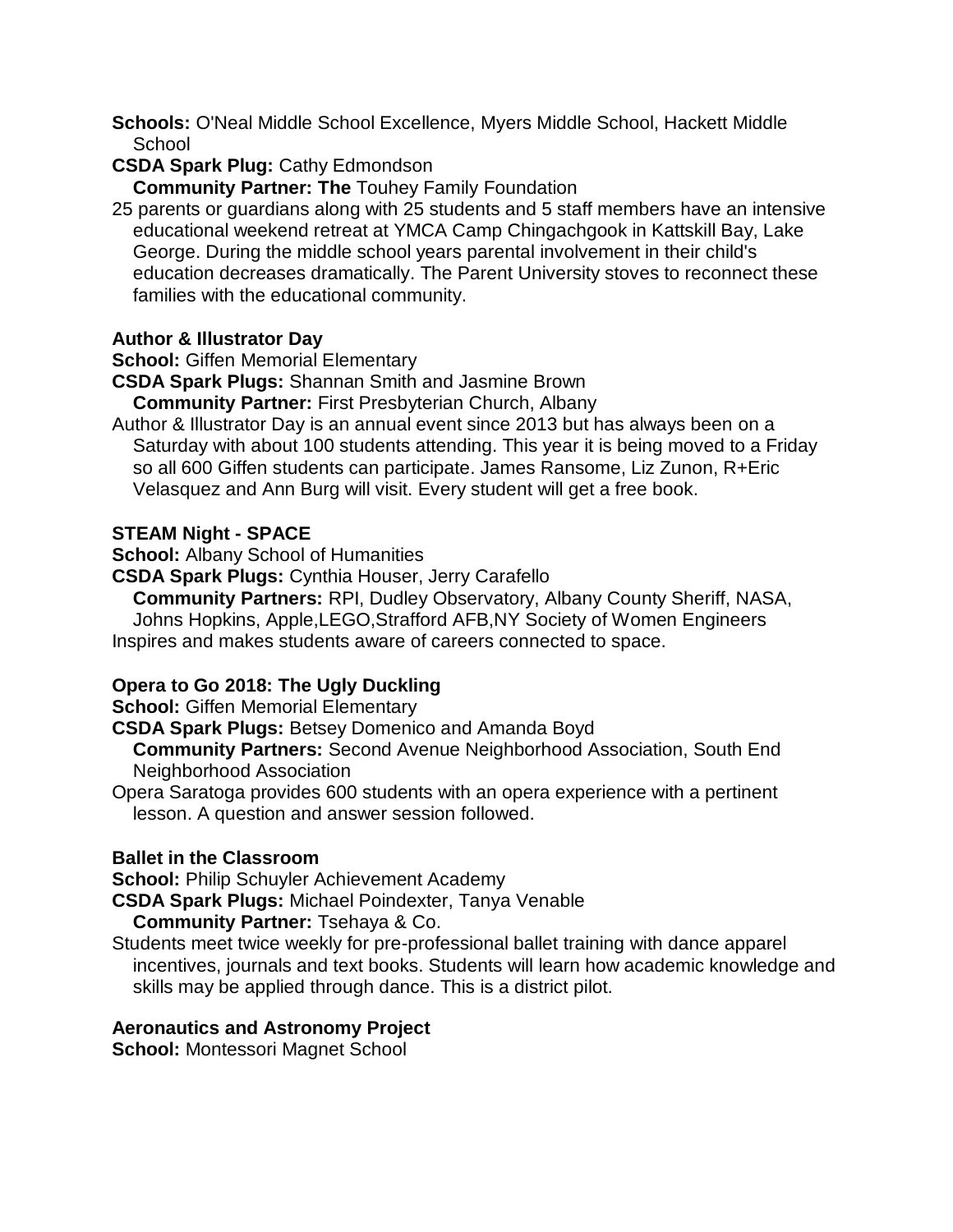#### **CSDA Spark Plug:** Susan Googins

**Community Partners:** Albany Public Library, WMHT, Apple, RPI, NASA, MiSci, Capital District Society of Woman Engineers, Albany Can Code

A year-long project with "Mission to Mars" MiSci and vertual Langley field trips, a STEM night and classroom activities. Designed to become an annual project.

#### **The RED Bookshelf**

**Schools:** Various Elementary and Community Sites

#### **CSDA Spark Plugs:** Jasmine Brown

**Community Partners:** The RED Bookshelf

The RED Bookshelf accepts donations of gently used children's books. They clean and repair each book, in order to provide free books for families and children to choose and keep. There are eight bright red bookshelves in the City of Albany.

#### **Camp College at SUNY Oswego**

**School:** Secondary students

#### **CSDA Spark Plugs:**

**Community Partner:** Mission Accomplished Transition Services

Students, administrators, and professionals from all over New York State participate in a free, informative, and fun experience staying overnight at SUNY Oswego to participate in college prep workshops with admission counselors.

#### **Apple Store Music Making**

**School:** North Albany Academy

**CSDA Spark Plugs:** Caitlin Lenio

#### **Community Partner:** Crossgates Apple Store

Twenty fifth graders visited and learned about making music using the Garage Band app on the iPad. They all made very unique beats and some students even added vocals. In a very short amount of time students exhibited huge musical growth and motivation to work as hard as they can on composing music.

# 2016/17 Awards

#### **VIA Aquarium Visit**

**School:** TOAST

**CSDA Spark Plug:** Elaine Searl

**Community Partners:** NYS Museum, Grassroots Givers, Ken Skinner

The alternative assessment special education class wrapped up their ocean habitats and animals unit with a visit to the aquarium. None of the students had ever been to an aquarium before. Ten science kits were provided. The unit integrates science, social studies, ELA and math.

#### **STEAM Night**

**School:** ASH **CSDA Spark Plug**: Jerry Carafello and Cynthia Houser **Community Partners:** Albany High Robotics, RPI, Albany Public Library, WMHT, SUNY, NYS Police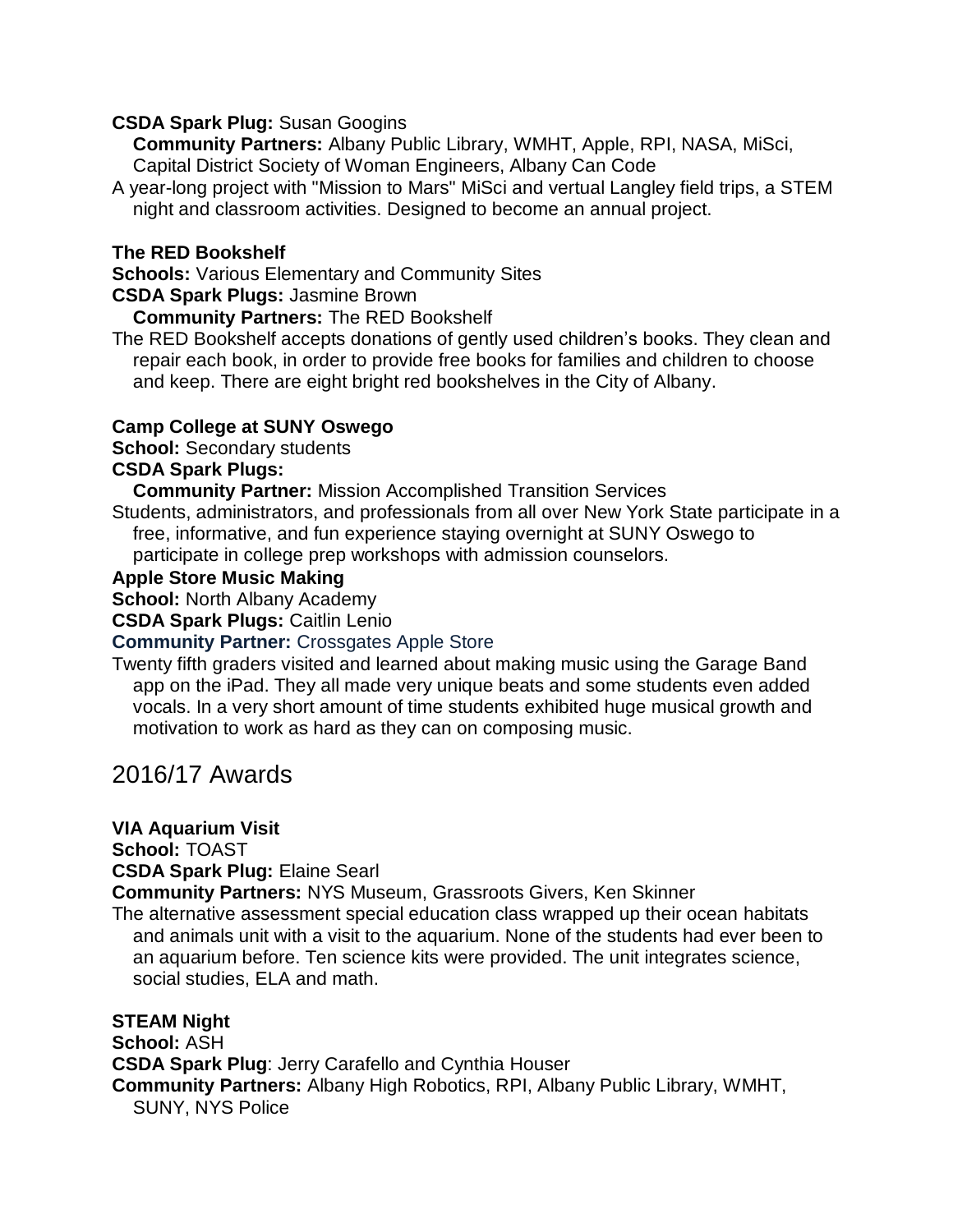STEAM Night introduced students to Science, Technology, Engineering, Arts and Math. Besides demonstrations career opportunities were also highlighted.

#### **Vegetable Garden**

**School:** ASH

**CSDA Spark Plug:** Susan Sheehan

**Community Partners:** Cornell Cooperative Extension Master Gardener Program The addition of plant beds will enhance the Garden Club program. The beds are visible to the community from Whitehall Park and the school recess area.. Future plans include a shed, compost bin, rain barrel and signage.

#### **Our Stories, Our Voices, Our Community**

**School:** Schuyler Achievement Academy

**CSDA Spark Plug:** Tonya Venable

**Community Partners:** Art Partners / Tsehaya & Co

School-wide Black History Month Celebration incorporating art, literature, music and dance.

#### **CRUCIBLE SALEM TRIP**

**School:** Albany High School

**CSDA Spark Plug:** Katie Serfilippi

**Community Partners:** Albany Booster Club; Dean Choudhri

The trip was during the unit where students studied The Crucible, which is set in Salem during the Salem Witch Trials in 1692. The students were from co-taught or selfcontained special education programs or were a part of a new class called "The American Experience" where English and Social Studies teachers co-teach together for two periods. The students received an unforgettable first-hand experience and made this text, which has difficult language and content, more relevant to their lives and produced a fresh perspective on the subject.

#### **CAMP READ A LOT LITERACY NIGHT**

**School:** Albany School of Humanities

#### **CSDA Spark Plug:** Cynthia Houser

- **Community Partners:** Albany Fire Department, Albany Police Department, Albany Public Libraries, PBS
- An evening of literacy activities planned around a CAMPING theme. Teachers and staff did a variety of literacy activities within the theme. Students chose books for free to bring home. Various literacy baskets were raffled off for students to win. A small goody bag was sent home with each student. Snacks were available at the end of the evening for students and family. Parents will be given the opportunity to learn about the Common Core Standards for ELA with presentations from our reading specialist.

#### **MOGA**

**School:** Myers Middle School **CSDA Spark Plug:** Cynthia Clo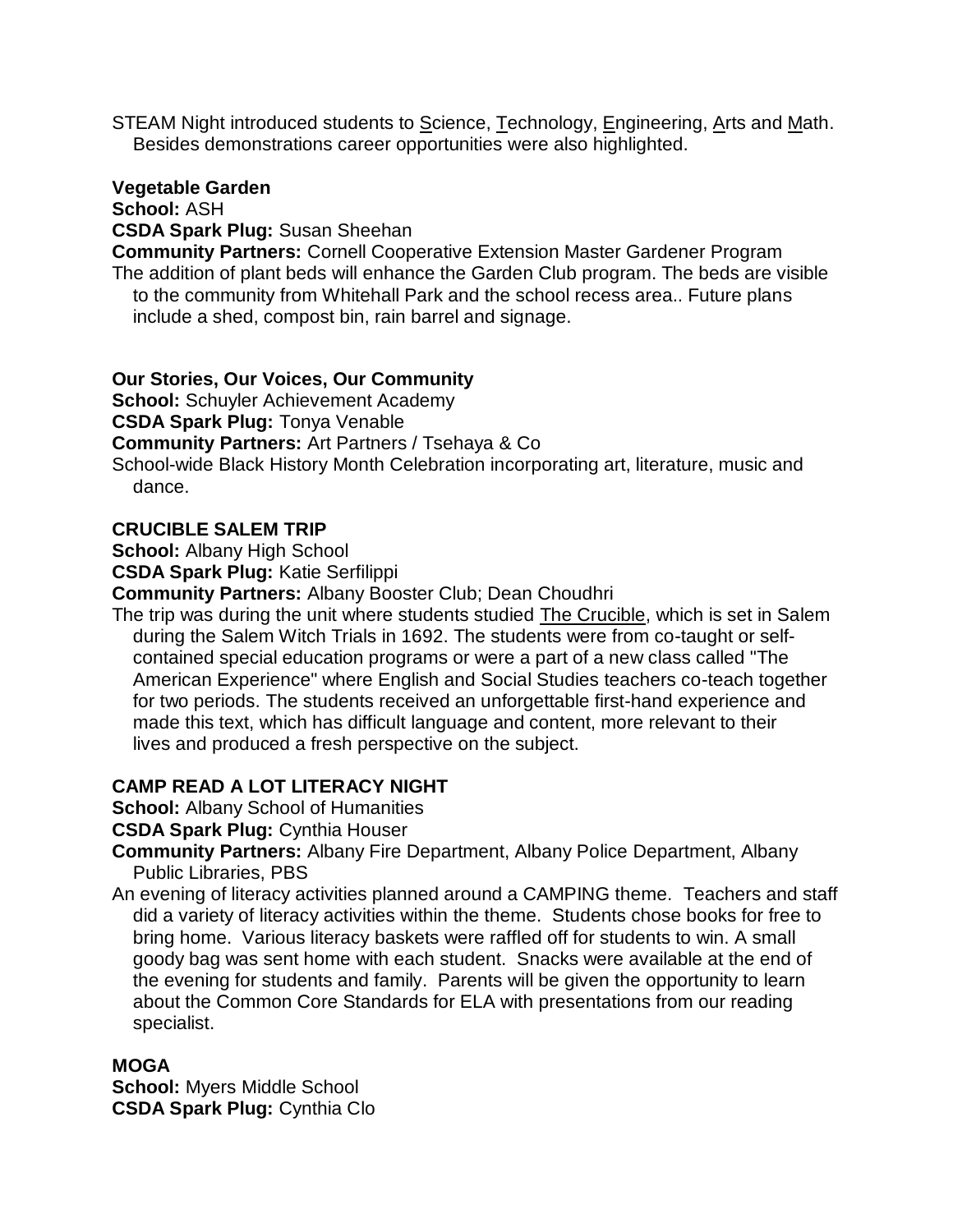**Community Partner:** Yoga Loft with Peg Clark and Margie McGreevy; Donors Choose A MOvement and yoGA (MOGA) program for students with developmental disabilities. Not only is this effective physical education but also improves behavioral and educational efforts in the classroom.

#### **DISCOVER DANCE**

**School:** Giffen Memorial Elementary School

**CSDA Spark Plug:** Linda Mallory- Mitchell

**Community Partner:** ArtPartners; Tsehaya & Company; Albany Promise with a City of Albany Community Block Development Grant

Dance lessons culminating in a school performance and DVD combined with wellness, exercise, cultural awareness and history.

## 2015/16 Awards

#### **PLAYGROUND RENOVATION**

**SCHOOL:** Sheridan Preparatory Academy

**COMMUNITY PARTNER:** First Unitarian Society of Albany

The space was enlarged to accommodate more students; to provide additional play equipment designed to promote active play, developing coordination, strength and balance; and to increase safety by eliminating the retaining wall (amphitheater).

#### **MARTIN LUTHER KING LABOR CELEBRATION**

**SCHOOL:** Hackett Middle School

- **COMMUNITY PARTNER:** New York State United Teachers (NYSUT), Albany Public School Teachers Association (APSTA), Capital Region Coalition of Black Trade Unionists (CBTU), Capital Region Solidarity Committee
- The annual community celebration to honor the life of Dr. Martin Luther King, Jr. and his work to educate people on the need for civic engagement and support of organized labor to end economic and social injustice included three workshops conducted for youth along with a main event that included dancing, music, and a keynote who addressed a pressing social issue. The theme was education as a tool to end discrimination and injustice.

#### **ARBOR HILL STARLIGHT STEP TEAM**

**SCHOOL: Arbor Hill Elementary School COMMUNITY PARTNER:** Reina Messina Assisted to develop and train the team.

#### **TRANSGENDER BOOK DISCUSSION GROUPS**

**SCHOOL:** Albany High School

**COMMUNITY PARTNER:** Albany Public Library, Capital Pride Center, Choices Counseling, In Our Own Voices

To enhance the knowledge base and social support available to students who are transgender or allies to transgender students. Tor Loney (Albany Public Library) and Liz Gialanella (Albany High School) facilitated Book discussion groups with guest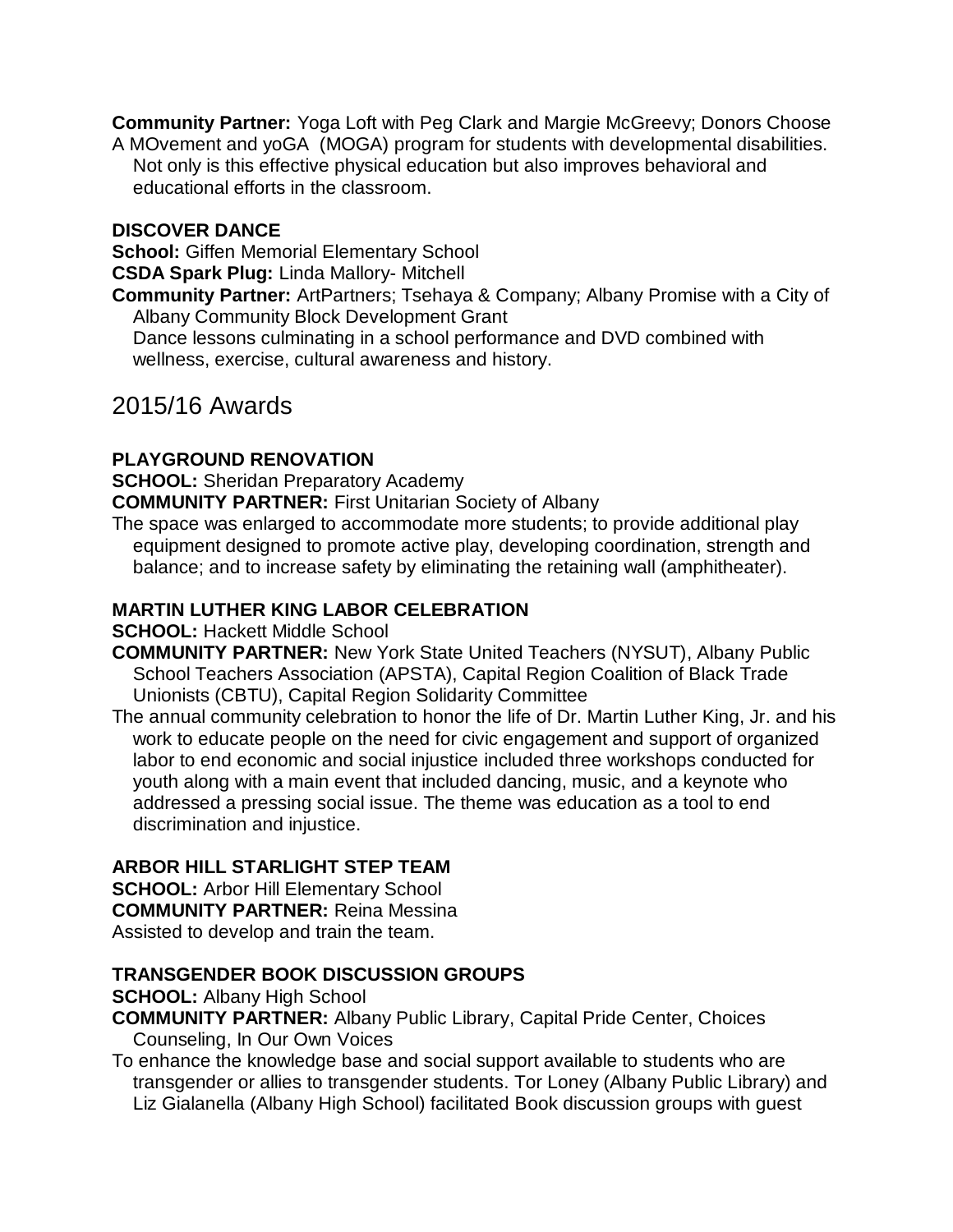speakers from authors, Capital Pride Center, Choices Counseling, and In Our Own Voices.

#### **DANCE REVIEW TRIBUTE TO STEVIE WONDER**

**SCHOOL: Arbor Hill Elementary School** 

**COMMUNITY PARTNER:** Dorothy Boice

Students learned to appreciate choreography and dance while gaining an appreciation of an earlier era.

# 2014/15 Awards

#### **NORMANSKILL FARM EDUCATIONAL VISITS**

**School:** All CSDA 2nd, 3rd and 4th graders

- **Community Partners:** Friends of the Normanskill, Delaware Area Neighborhood Association; Cornell Cooperative Extension; Capital District Blacksmiths Association; Albany County storm water management program; Albany Garden Study Club; Bee & Ewe Farm; Project Learning Tree, College of St. Rose
- Each spring, students visit Normanskill Farm. The trips involve four or five educational sessions on subjects including dairy farms, nutrition, blacksmithing, beekeeping, water quality and creeks, history of the farm and of the historic Whipple Bridge located at the farm, police horses and dogs, and trees. Some programs are presented by the Scotia-Glenville Traveling Museum using fourth grade curriculum. Additional programming is provided for students who may have been to the farm during earlier grades.

#### **COLLEGE OF SAINT ROSE VISIT**

**School:** Albany School of Humanities

**Community Partners:** College of Saint Rose, Project Learning Tree Sixth graders visit the campus, receive a complete tour of the school, a science lesson from PLT/WET trained pre-service teachers and lunch in the cafeteria.

#### **ENTERING THE COLLEGE ZONE**

**Schools:** 6th through 8th graders

**Community Partners:** Albany Black Child Development Institute, Hudson Valley Community College

CSDA students visit HVCC to learn about college.

#### **2015 CITY SCHOOL DISTRICT OF ALBANY ELEMENTARY ART SHOW**

**Schools:** All elementary **Community Partners:** Albany Institute of History & Art, the Times Union The annual art exhibit will be held at AIHA.

#### **MATH NIGHT**

**School:** Albany School for the Humanities **Community Partners:** RPI, CDTA and SEFCU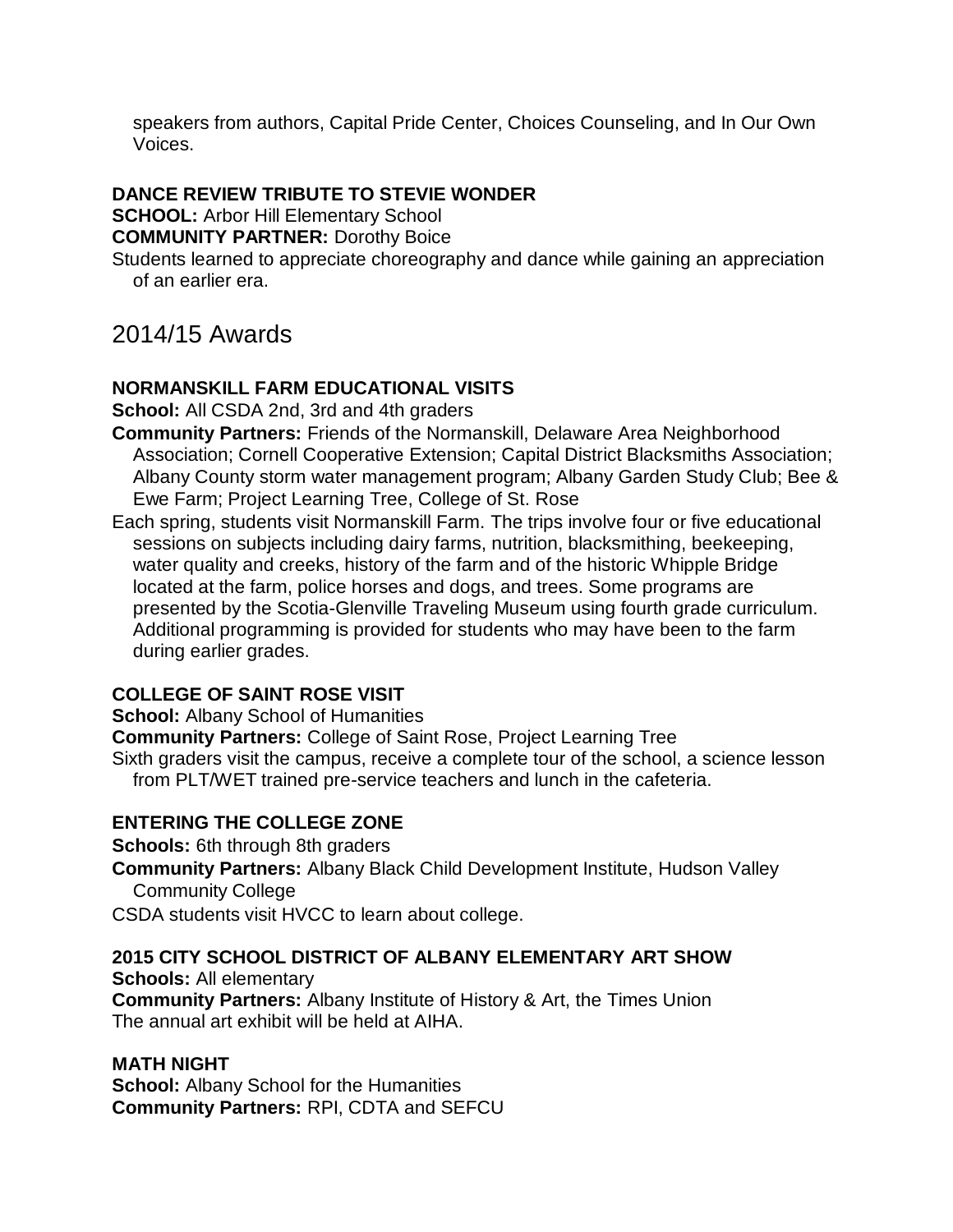Students, parents, teachers and community members are invited to come to school on January 15, 2015 at 6 pm to participate in activities and presentations on how math is used in everyday life. Michael Lachney from RPI will be demonstrating and presenting on how math is used in the space program and engineering programs. A representative from CDTA will be discussing how math is used for procurement of buses, bus maintenance and everyday service. Teachers will provide activities for students and parents on math and the common core. In grades 2 through 6, students will do a math project and it will be displayed. In grades K-1st, class math projects will be on display. At the end of the evening everyone will be asked to go outside and a rocket will be launched. Teachers and their students were given a rocket to assemble and launch earlier in the week.

#### **PARENT EMPOWERMENT**

**Schools:** Giffen and Arbor Hill

**Community Partner:** Albany Family Education Empowerment

Both schools are developing parent empowerment programs. With parents more involved in their child's learning the schools expect increased PTA involvement and greater academic success.

## **SEEKING, GETTING AND KEEPING A JOB SERIES**

**School: Alternative Learning Center Community Partner:** Mission Accomplished Transition Services ALC students are prepared for the global workforce.

## **ASO ADOPT-A-SCHOOL**

**Schools:** All elementary third grades

**Community Partner:** Albany Symphony Orchestra

Adopt-a-School engages all third grade students in the district in an ongoing exploration of all aspects of music through in-school visits by symphony musicians, a conducting workshop with the Albany Symphony's Grammy-winning Music Director, David Alan Miller, and a special schools-only performance by the full orchestra.

## **CRAFTY AT THE CENTER**

**School:** Alternative Learning Center

**Community Partner:** Arbor Hill Community Center

ALC students volunteer to work with students at the Community Center afterschool program five times a year to do craft projects.

## **TEEN READER CONFERENCE**

**School:** Albany High School

**Community Partners:** BOCES, Questar III, NY Library Association, with local businesses and organizations

The conference brings together area middle and high school teens and their community to inspire, share and celebrate a love of reading and writing. The conference takes place this year in Shenendahowa.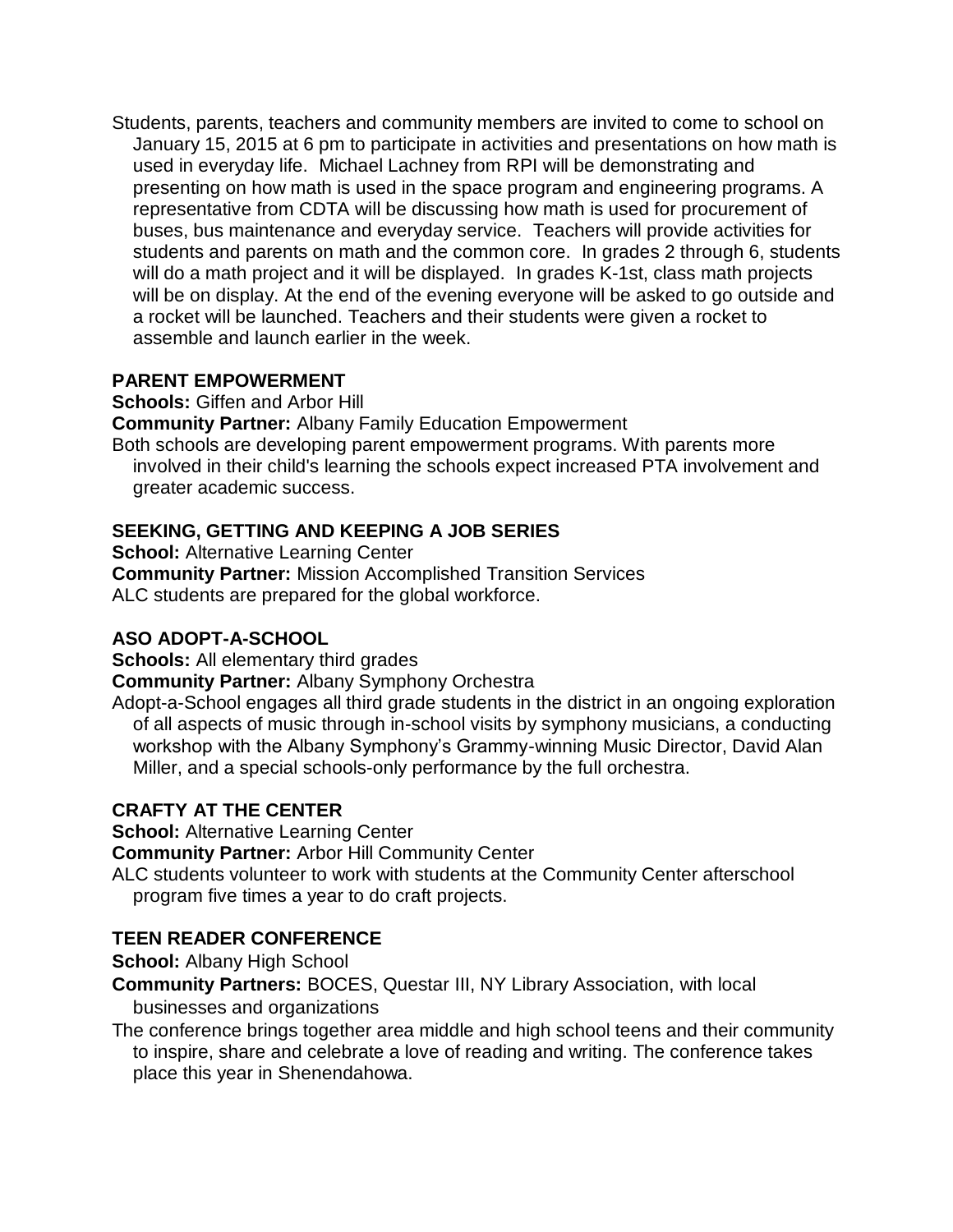#### **COUNTY OF KINGS**

**School:** Albany High School

**Community Partners:** UAlbany Performing Arts Center, NYS Writers Institute,

University Art Museum

9th, 10th and theater students will participate in the visit of Lemon Anderson (writer, performance artist, screen actor and poet). He will visit the University at Albany and spend a day at Albany High School. Participating students will receive a copy of his book and attend the stage presentation at PAC.

## 2013/14 Awards

#### **Civil Rights Study Tour**

**School:** Albany High School

**Community Partners:** Center for Law and Justice, Siena College

Nine Albany High School students and three adult chaperones will travel to Mississippi where they will participate in events commemorating the 50th anniversary of Freedom Summer. The students will visit historical sites, meet veterans of the movement and participate in a Youth Congress.

#### ATTAC

**School:** Albany High School

**Community Partners:** Trinity Institute, Charles Touhey, Turner Construction, APSAA, and APSUE

The program provides valuable supports to the students participating in Albany's football program.

#### **Refugees to Camp**

**School:** All District Schools

**Community Partners:** Church of St. Thomas the Apostle, Volunteers for Refugees

91 students will be provided language skills and cultural awareness at a 2014 summer camp designed for refugee children.

#### **Free Comic Book Monday**

**School:** Albany High School

**Community Partner:** Earthwork Comics

The project promotes literacy and encourages students to read.

#### **Positive Paws and Claws**

**School: New Scotland Elementary School** 

**Community Partners:** Peppertree Rescue, Out-of-the-Pits

The project will raise humane animal awareness at the same time that it develops artistic competency and involve students in supporting community organizations.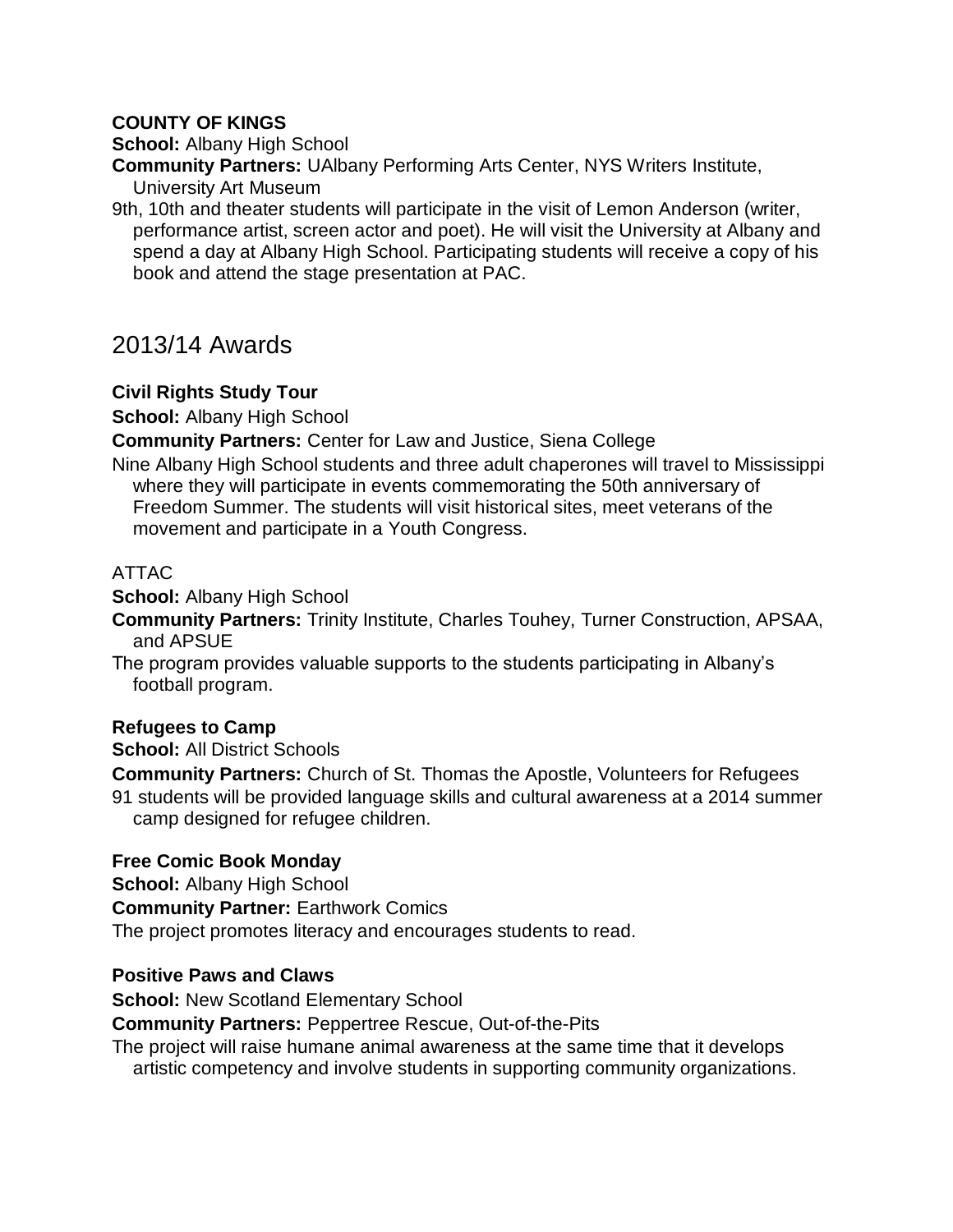#### **The Use of Knitting to Teach Science, Math and Computer Science**

**School:** Hackett Middle School

**Community Partner:** RPI Triple Helix Program

Students in the two clubs will vastly expand their appreciation of math, computer programs, and the Navajo designs. Other Hackett students will be inspired by the resulting documentary and knitted projects.

#### **Medieval Literacy Night**

**Schools:** Albany School for the Humanities

**Community Partners:** Albany Public Library, ASH PTA, Albany Police, College of St. Rose students, Albany's Tulip Queen

A Literacy Night to encourage and sustain literacy among children and parents. Storytellers, read-alouds, and hands on activities will engage participants. There are parent workshops to encourage library membership and to teach strategies to help children read and/or prepare for the Common Core.

#### **Twelve Years a Slave**

#### **School:** Albany High School

**Community Partner:** Underground Railroad History Project of the Capital Region, Inc. Facilitated by historians Paul and Mary Liz Stewart, an interactive experience that uses primary documents, video footage, and readers' theater, will educate 120 students about the Capital Region's relationship to the American institution of slavery and the Underground Railroad movement, highlighting the leadership roles of local African Americans, and the contemporary relevancy of this history with us today.

#### **Seeking, Getting and Keeping a Job Series**

**School: Alternative Learning Center** 

**Community Partner:** Mission Accomplished Transition Services

The project hopes to set a new standard for community involvement that helps students feel empowered and prepared for the global workforce.

#### **Under One Sun**

**Schools:** Giffen, TOAST, Eagle Point, Montessori Magnet, Schuyler Achievement Academy, Sheridan Preparatory Academy

**Community Partners:** Music Mobile, Albany Charity for Arts in Education

165 students will participate in a "Under One Sun" concert by singer, songwriter, educator Ruth Pelham and participate in activities at a "Under One Sun" Learning Center. All of this will be coordinated to support the summer school program's social issues literacy themes: civic responsibility, cooperation, inclusion and peace. "Under One Sun" concerts will be performed at four locations, with two schools combined for two of the concerts, and two concerts at each of the other schools. "Under One Sun" Learning Centers will be set up at each school to provide students a variety of hands on activities including creating sculptures and wall hangings. Students will sing the songs they learn and display their art projects at the school's culminating events. Additional students will be provided language skills and cultural awareness at a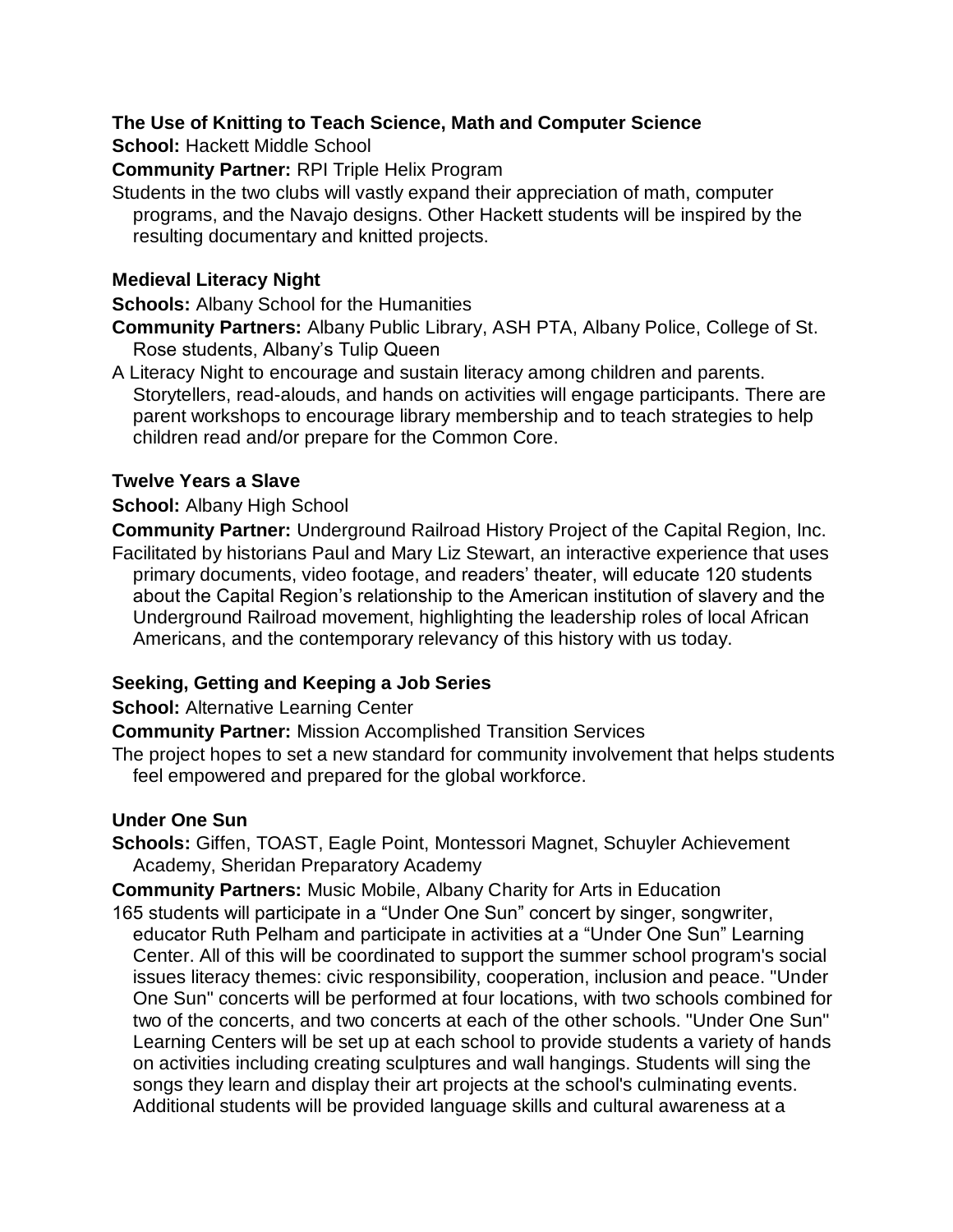summer camp designed for refugee children.

# 2012/2013 Awards

## **ATTAC**

**School:** Albany High School

**Community Partners:** Trinity Institute, Charles Touhey, Turner Construction, APSAA, and APSUE

The program provides valuable supports to the students participating in Albany's football program.

#### **Refugees to Camp**

**School:** All District Schools

**Community Partners:** Church of St. Thomas the Apostle, Volunteers for Refugees

73 additional students will be provided language skills and cultural awareness at a 2013 summer camp designed for refugee children.

#### **After School Garden Program**

**School: Pine Hills Elementary School** 

**Community Partners:** Albany Cornell Cooperative Extension, Albany Master Gardener

The program is designed to promote an understanding of plants and the role they play in our environment and daily lives. Through "Hands-On" learning the program can nurture the sense of wonder in a child's imagination and curiosity and provide a place for the enrichment and delight of all children.

#### **Albany Book Project**

#### **Schools:** All District Schools

**Community Partners:** Stewarts, Grass Roots Givers

With the goal of putting books into the hands of students, the Albany Book Project has reached out to teachers and helped to provide books that specifically met students' interests. We are excited about the plans to give books to participating students to read over the summer months.

#### **No Child Left Hungry (Weekend Food Program)**

#### **Schools:** All Elementary Schools

**Community Partners:** The Regional Food Bank of Northeastern New York, Albany School District, and soon, additional partners to address this serious problem

The goal is to provide chronically hungry children in the City School District of Albany with backpacks filled with food on Friday afternoon, thus bridging the weekend food gap. This weekend food program takes a systematic, district- wide approach to curtail the impacts of hunger in our community, allowing students to focus on learning rather than wondering where their next meal will come from.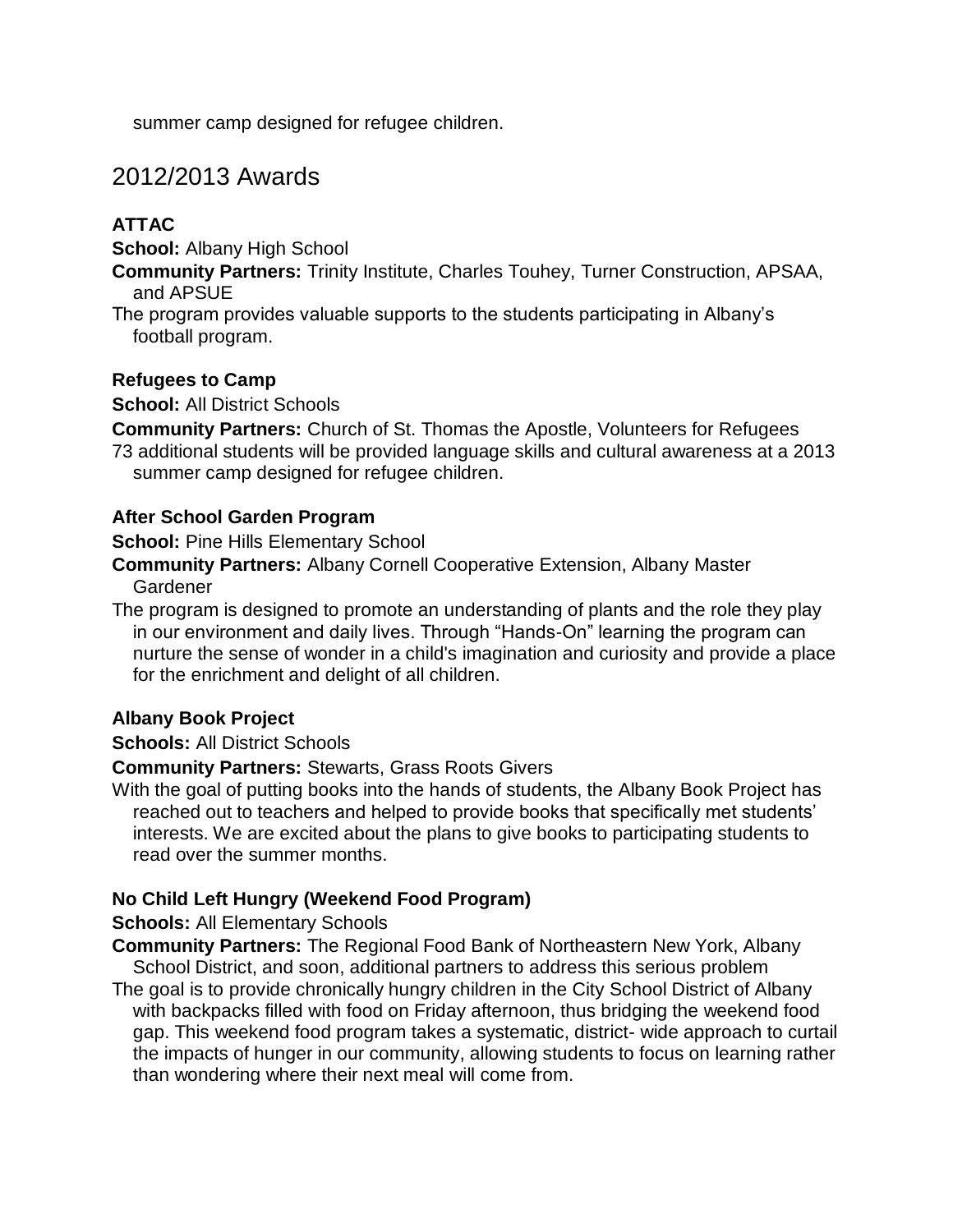#### **Video Game Lending Library**

**School: North Albany Academy** 

**Community Partner:** Nexis Lexis

This lending library will introduce students to video games that will have a positive, educational impact on them to take the place of the violent, destructive games that they may be playing.

#### **Early Beginnings**

**School:** Albany School of the Humanities

#### **Community Partner:** College of St. Rose

Eighty-one students will spend the day at the College of Saint Rose participating in hands-on science activities with a Project Learning Tree ® focus, meeting college students, touring the campus and having lunch. Hopefully this early college experience will plant the seed of obtaining a college degree early and increase interest in science.

#### **Building Shade**

**School:** Meyers Middle School

**Community Partners:** Bill Stoneman and the Vegetable Project

The Vegetable Project is developing gardens at Meyers Middle School. To date they have built several raised beds, a green house and a bridge. Many classes use the gardens and produce is sold in local markets to sustain the effort. A next step in their development is an outside covered classroom area to extend the usefulness of the garden. AFE is supporting the further development of the outside classroom.

#### **Creation of Beats, Science Lyrics, a Science Radio Show and a Documentary School:** Hackett Middle School

- **Community Partners:** RPI Triple Helix Program, RPI and Graduate Student Michael **Lachney**
- Hackett students are creating a science radio show using beats and science lyrics to engage and inspire students with science. Their further goal is to eventually add video components.

#### **Romare Bearden Documentary**

**School:** Albany School for the Humanities

**Community Partners:** Mobeta Films and Kevin West

ASH students are creating a documentary film on Romare Bearden from the Harlem Renaissance. The film will be shown at a school assembly.

#### **AHS Mentoring Program**

**School:** Albany High School

**Community Partners:** National Black Child Development Institute, Fathers Incorporated, Fathers and Families Coalitions of America, Mt. Calvary Baptist Church, Four Families Inc. and the Capital District YMCA

The goal is to provide mentors for Albany High School students.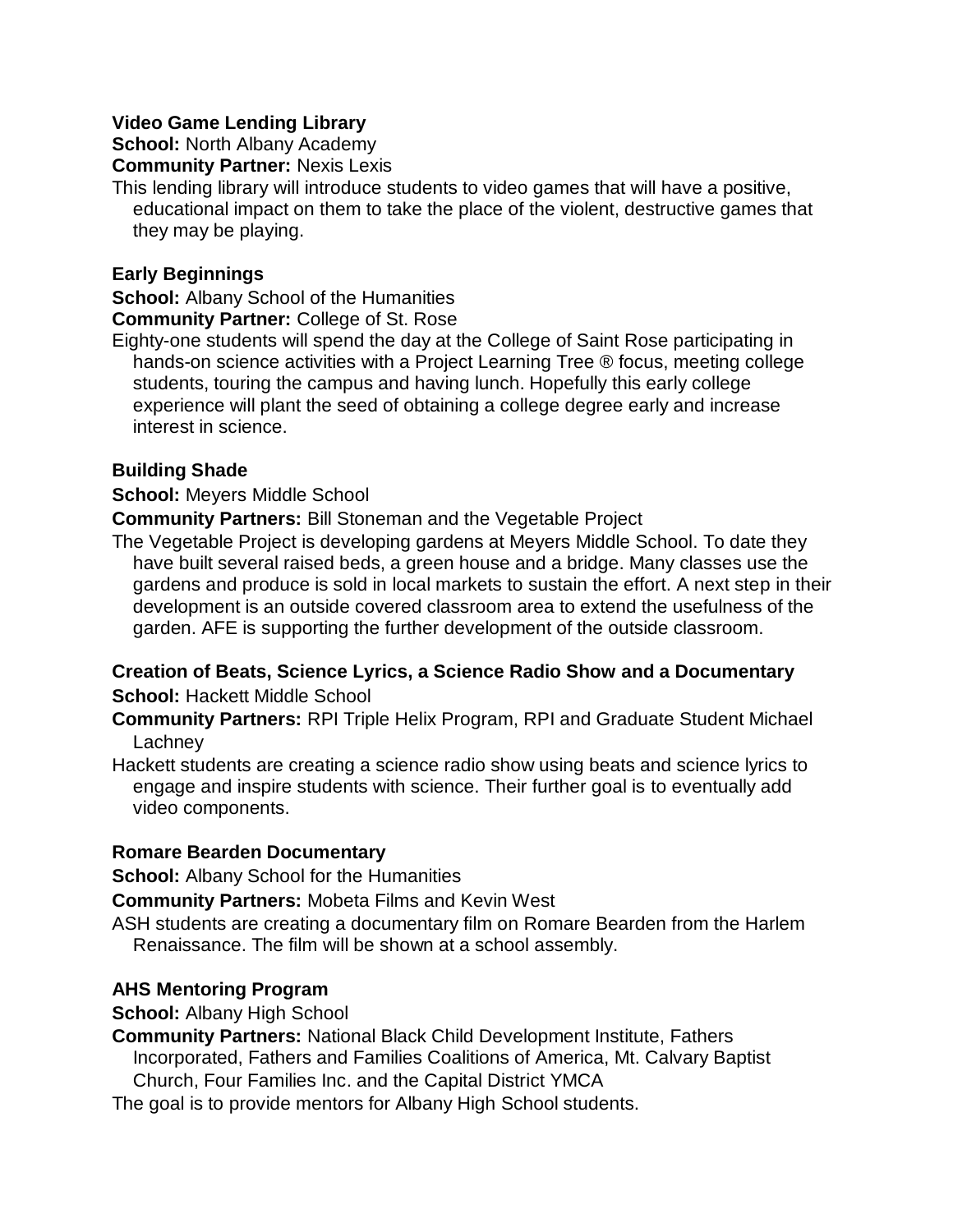#### **Traditional Dance Brings Social Studies to Life**

**School: Delaware Community School** 

**Community Partners:** Delaware Community School PTA, The Arts Center of the Capital Region in Troy, New York State Council on the Arts (NYSCA), local restaurants and the Albany U.S. Committee for Refugees and Immigrants (USCRI)

The goal is for all 3rd graders to learn about world cultures and traditional dance. The students' performance of dances and presentation of research to the school community and later to the whole community will increase the impact of the project further.

#### **Hudson River Trading & Navigating the Seas Experience**

#### **Schools:** All district elementary schools

- **Community Partners:** Historic Cherry Hill, Highlighting History Inc., Albany Heritage Area, and Golub Corporation
- All 5th graders will have the opportunity to visit the Albany Visitors Center and participate in very meaningful experiential learning which will involve history, economics, English, science and math as well as the related, classroom applications.

#### **Scholar's Institute**

**Schools:** Arbor Hill Elementary, Philip Schuyler Achievement Academy, Sheridan Preparatory Academy, Pine Hills Elementary, Eagle Point Elementary, Giffen **Elementary** 

#### **Community Partner:** Sage Colleges

The Scholar's institute is held after school on the SAGE Campus in Albany with the goal of inspiring students to continue their education and attend college.

#### **After School Garden Program**

- **School: Pine Hills Elementary School**
- **Community Partners:** Albany Cornell Cooperative Extension, Albany Master Gardener Program

Designed to promote an understanding of plants and the role they play in our environment and daily lives. Through "Hands-On" learning the program can nurture the sense of wonder in a child's imagination and curiosity and provide a place for the enrichment and delight of all children.

## 2011/2012 Awards

Giffen Elementary; North Albany Academy; and Thomas O'Brien Academy of Science and Technology: Historic Cherry Hill Field Trip

Albany High School: Look in a Nook, National Coalition Building Institute Arbor Hill Elementary School, Philip Schuyler Achievement Academy, Sheridan

Preparatory Academy, Giffen Elementary Schools: Scholar's Institute Albany High School: International Baccalaureate Program American Studies Olympiad Philip Schuyler Achievement Academy: Weather All Around Us Stephen & Harriet Meyers Middle School: Man of La Mancha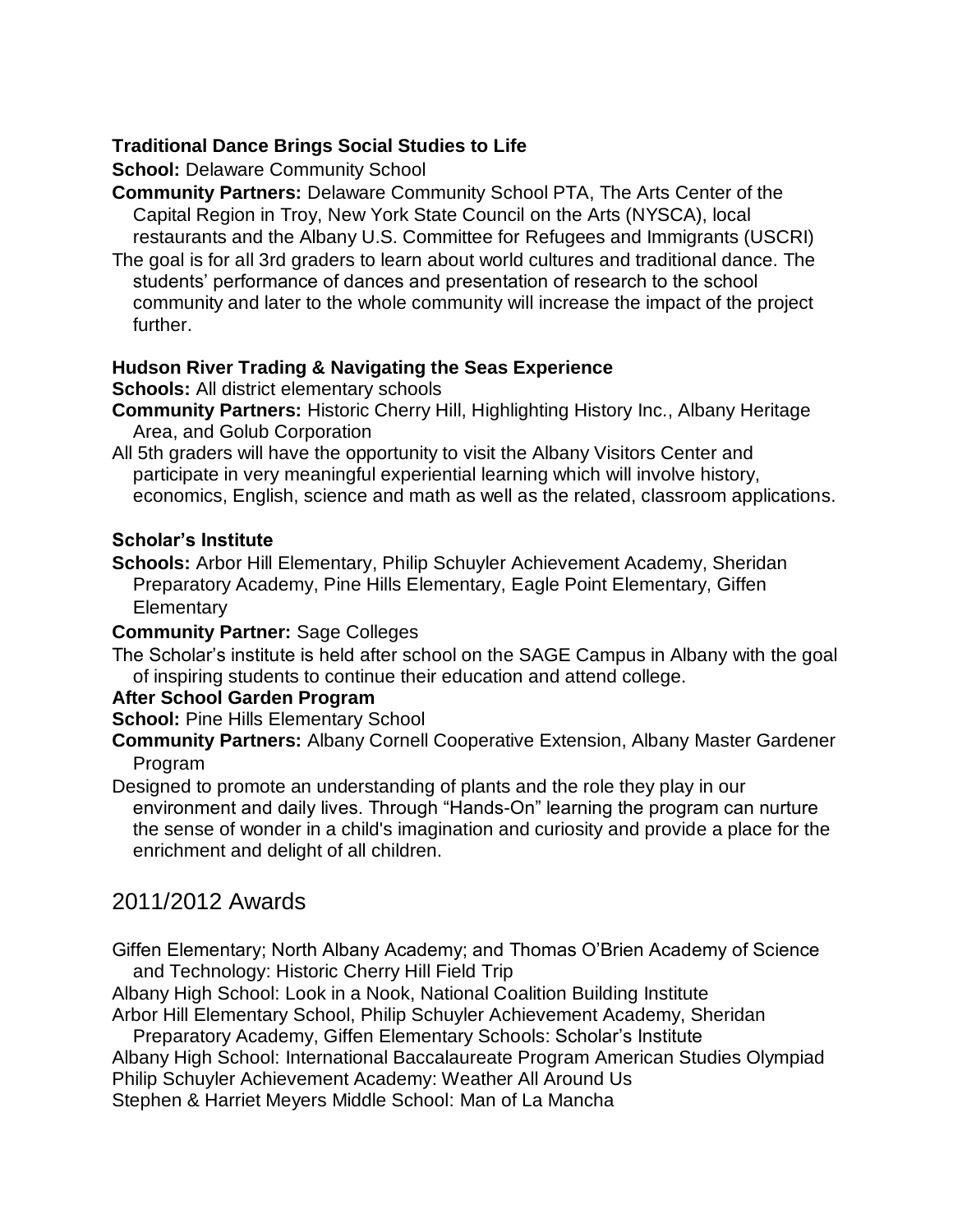William S Hackett Middle School: Education is a Better Choice Giffen Elementary: Scriptwriting Thomas O'Brien Academy of Science and Technology: Play yard Albany High School: Mentoring Program All Elementary Schools: Falcon Foresters

## 2010/2011 Awards

Harriet Gibbons: Creating an Urban Meadow Albany High School: AHS Male Mentoring Program Stephen and Harriet Meyers Middle School: Multiculturalism in Meyers William S Hackett Middle School: College Awareness and 7th Grade Science T Shirt Project North Albany Academy: Promoting Positive Behaviors at North Albany Academy Albany High School: Bringing Literature Alive: Albany High Hosts Ellen Hopkins William S Hackett Middle School and TOAST: Ballroom Dancing Giffen Elementary and Montessori Magnet: inventing Instruments Pine Hills and Delaware Community: The "Room For Us All" Musical Theater Project New Scotland Elementary: The Classroom: A Children's Peace Opera Arbor Hill Elementary: Salsavation: An Afterschool Program Albany High School: Building a Caring School Environment-Diversity Resource Team

## 2009 Awards

Hackett Middle School: Theater Arts Teach Across the Curriculum Albany School for the Humanities: Literature for a Global Museum Hands on Learning of South America Arbor Hill Elementary: Annie, Jr. Production Albany High School: Discovering Neapolitan Music New Scotland Elementary: A Celebration of Health and Wellness Montessori Magnet School: Drama with Learning Phillip Schuyler Achievement Academy: Parent/Student Ski Abrookin, Albany High School and Montessori Magnet School: Dream Launchers Albany School for the Humanities: Look Into the Future Albany High School: Learning & Literacy: A Planting Service Learning Project

# 2008 Awards

Arbor Hill Elementary: Park Playhouse, "Edutainment: Kidz Extended Day Program." YMCA Saturday Night Teen Program: UAlbany School of Public Health, New York State Department of Health, Albany YMCA

Albany High School: The Black Child Development Institute "Enter the College Zone"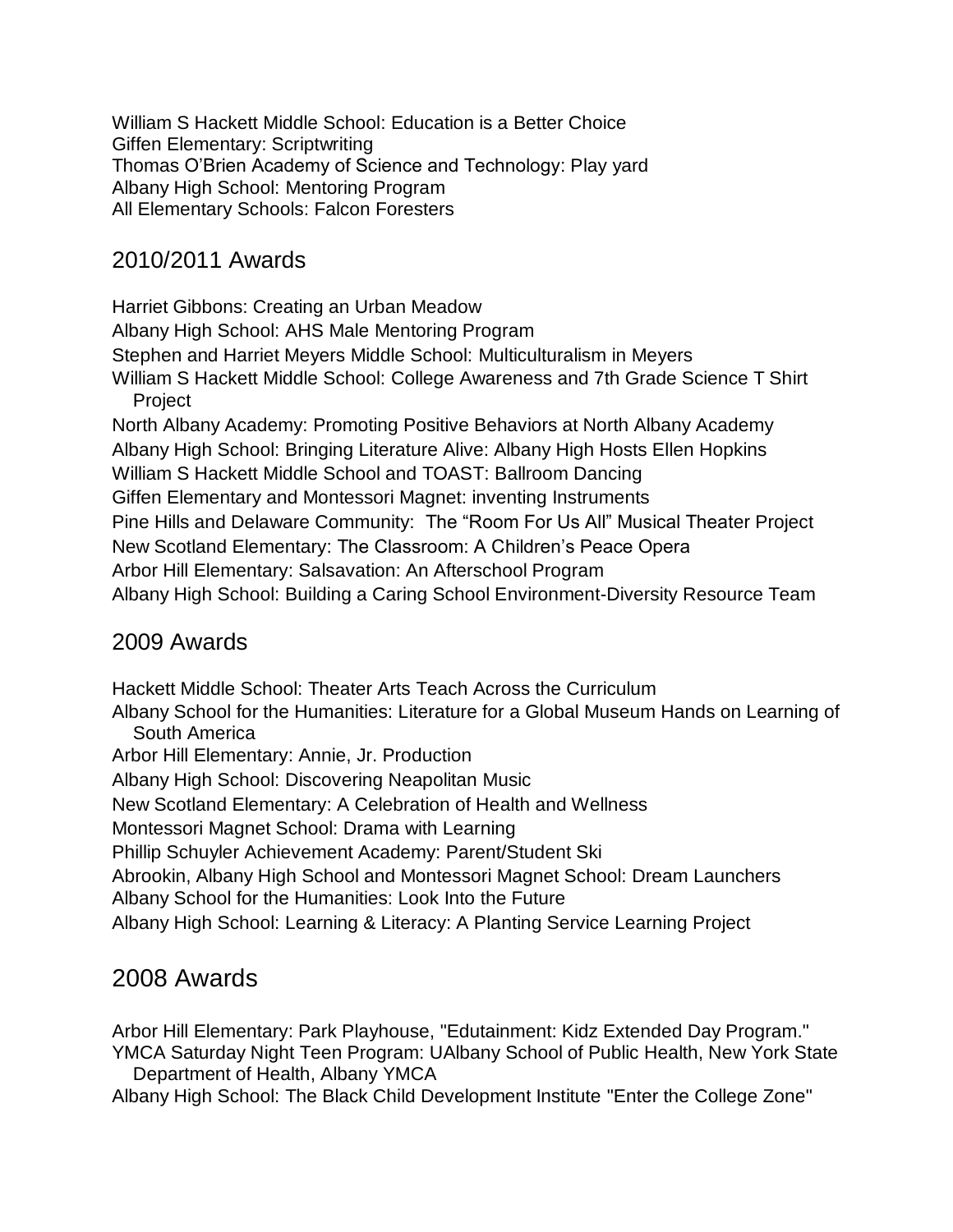Albany Marching Falcons Music Program

Albany School of Humanities: New York State Theater Institute

Albany School of Humanities: The Jewish Coalition for Literacy Volunteers, Touhey Foundation

Pine Hills Elementary School: Zeta Phi Beta Sorority "Stepping in Pine Hills," Giffen Memorial Elementary School: The Albany Pine Bush Preserve Commission

# 2007 Awards

Albany High School: Athletics "College Visiting" Program Albany High School: Roni Ben-Hur Music Program WAMC - Jazz music workshops Whitney M. Young Jr. Clinic Mobile Dental Van

## 2006 Awards

School 20: Park Playhouse partnership Giffen: Photo/writing Project School 19: Lego Robotics Club AHS: Fashion/Sewing Club Thomas O'Brien Academy of Science and Technology: Ballroom Dancing Program Thomas O'Brien Academy of Science and Technology: "Character-building" program C SDA: Parent Advocacy Program

# 2005 AWARDS

Albany School of Humanities: Create a Stage School 20: Mentoring for Literacy Albany High School: Robotics Club School 19: Albany Aqua Duck Giffen Memorial Elementary School: Enhanced Choir

# 2004 AWARDS

School 16, Albany High School: Aesop's Slightly Updated Fables Hackett Middle School: Latino and Afro-Caribbean Concert Giffen School: Parent/Student/Teacher Community Choir School 16: Where in the World is Flat Stanley Giffen School: Book Project

# 2003 AWARDS

Albany School of Humanities: Fantastic Fairy Tale Project School 16: Peace Talk School 16: Our Community Middle School Alternative Program: Time Dollar Project School #20: Jr. City Beautification Project